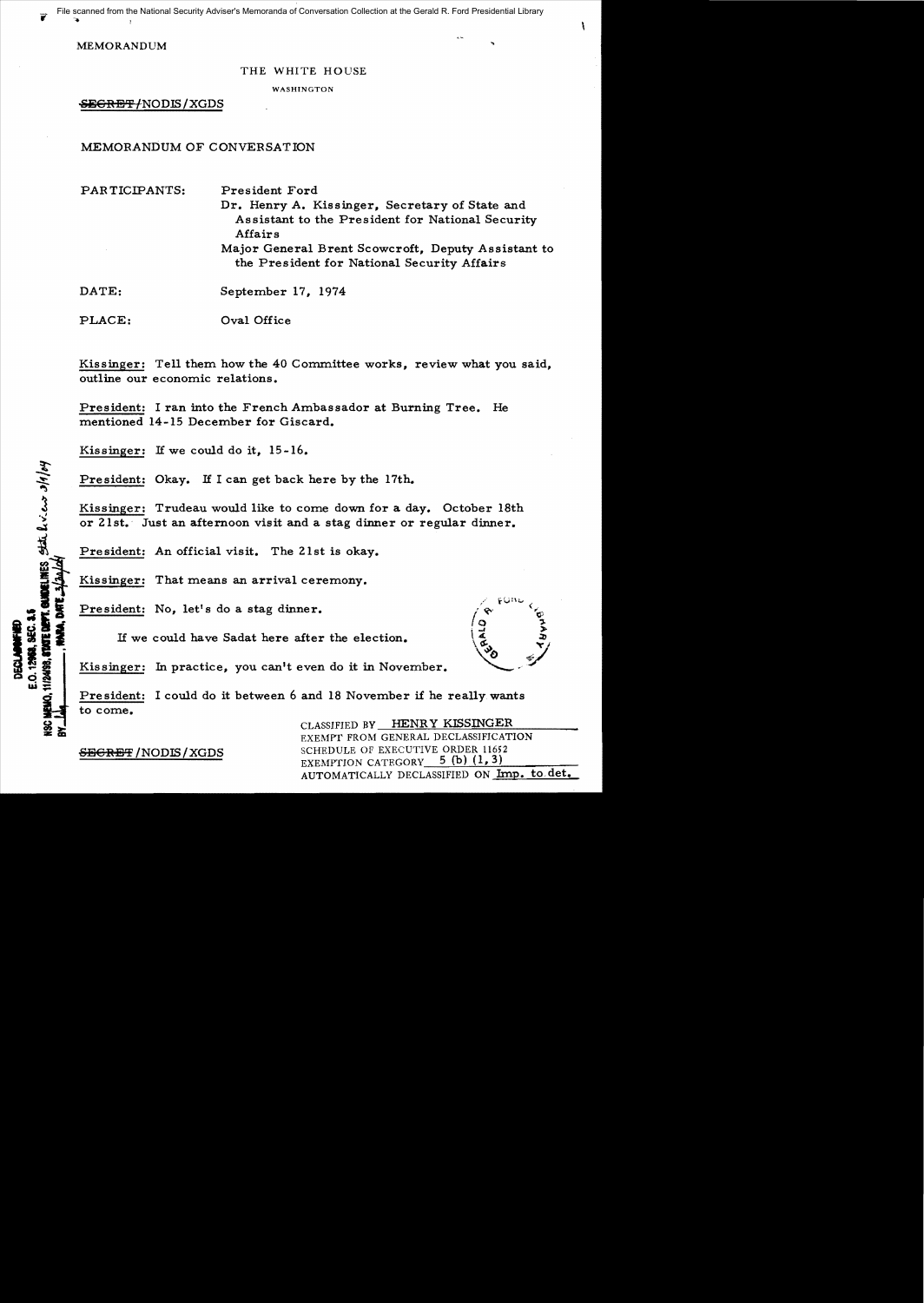## $S$  be seen as  $\mathbb{R}$  in the set of  $\mathbb{R}$  . In the set of  $\mathbb{R}$  is  $2$  ,  $\mathbb{R}$

,..

Kissinger: He wants to travel and you might have to go with him, maybe to Palm Beach (the Post Estate) and Camp David.

President: Let's try for between the 10th and 14th.

Kissinger: I'll try.

We are having a meeting on food aid.

With the middle program you run the risk that you have the budget without getting the flexibility you need.

Butz used to be for it, and he is on foreign policy grounds, but OMB has said it would come out of his hide -- so he is reluctant. I can't measure the budget impact, but I think you can't go to the low option, and you lose as much with the middle option.

President: I want to find out from Butz the impact on the housewife.

Kissinger: I think they agree it won't, but psychologically it would. We would propose not to announce figures and do it with a quarterly program, and then we can review in the height of the crop situation. We would tell the recipients quarterly except for really important countries. The Syrians have asked for 500,000 in wheat. That is good  $-$ - if we can get our hooks into them it would be very good. I would propose telling Egypt and Syria the year amount.

President: 500,000 for Egypt and 200,000 for Syria -- is that the high option or the middle option?

Kissinger: Egypt, probably not Syria for the middle.

President: The key for me is the impact on the housewife. In the original text there was a proposal for a food reserve. That is what Humphrey, McGovern are talking for, and Butz is against.

Kissinger: I would drop that. Butz doesn't oppose reserves, but wants it privately held. I think it is better to hold it for the Food Conference.

President: Let's concentrate any decision on the size.

Kissinger: We have an agreement from all but the British to meet at Camp David on the 28th.

## <del>SECRET/</del>NODIS / XGDS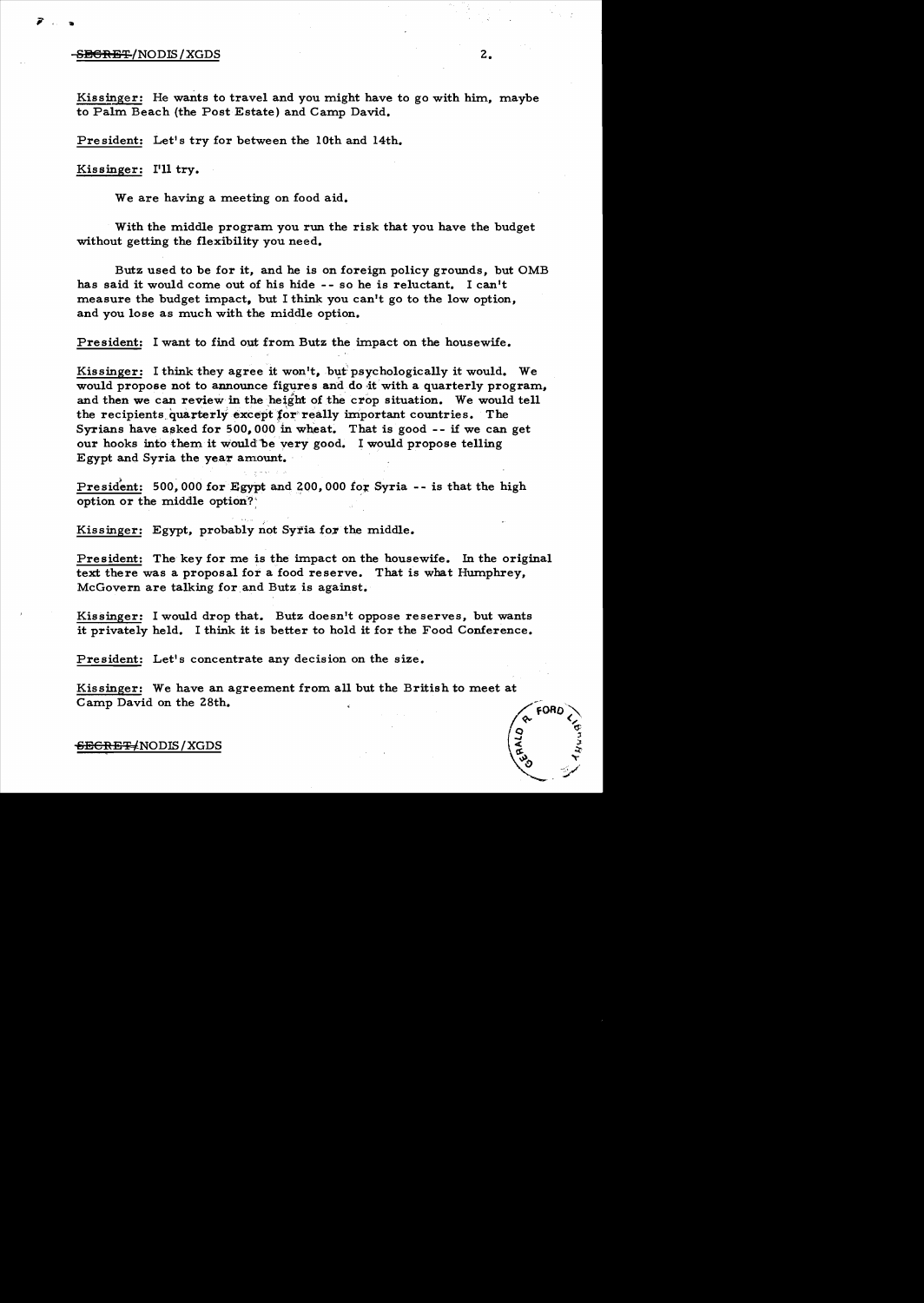I will tell them our analysis of the situation and give a detailed proposal for energy procedures, the financial procedures if there is a boycott. Schlesinger is doing contingency plans if we need troops. This program will be rejected. By next March, though, they will be begging for 90% of it. We need to get them used to the idea though, and some will leak to the Arabs. What we need is a thriving Project, Independence. It is not really my business except we need it. Sawhill won't do it, so it is between Simon and Morton.

President: Tentatively what I am thinking about is Simon in the economic job and Morton in the Independence job.

Kissinger: He is good, but Simon is really a doer.

President: If Rogers got the assignment and if he is told it was his number one assignment, he would do okay.

Kissinger: I will give you a paper soon. Proposing an oil tax to promote conservation, and high food aid, would give us something to cut off.

President: I like the speech theme of relating food and oil prices.

Kissinger: I would not be specific but just say "increase" and drop out the food reserves. '

On Greece and Turkey, Kubisch is going'out on Thursday. Bruce agreed to negotiate. The plan is I visit Ecevit and he gives me some concession. With Karamanlis, I work out six pr'inciples: Compensation, free movement of population, the nature of the federal system. Then we will work out the negotiations  $-$ - perhaps using the umbrella of the Geneva talks and communal talks to really work out. The timing depends on Karamanlis. He is moving *step* by step.

President: Pappas wanted to see me. Should I call him?

Kissinger: I will meet with him and then perhaps you could call him.

#### <del>EGRE</del>T/NODIS/XGDS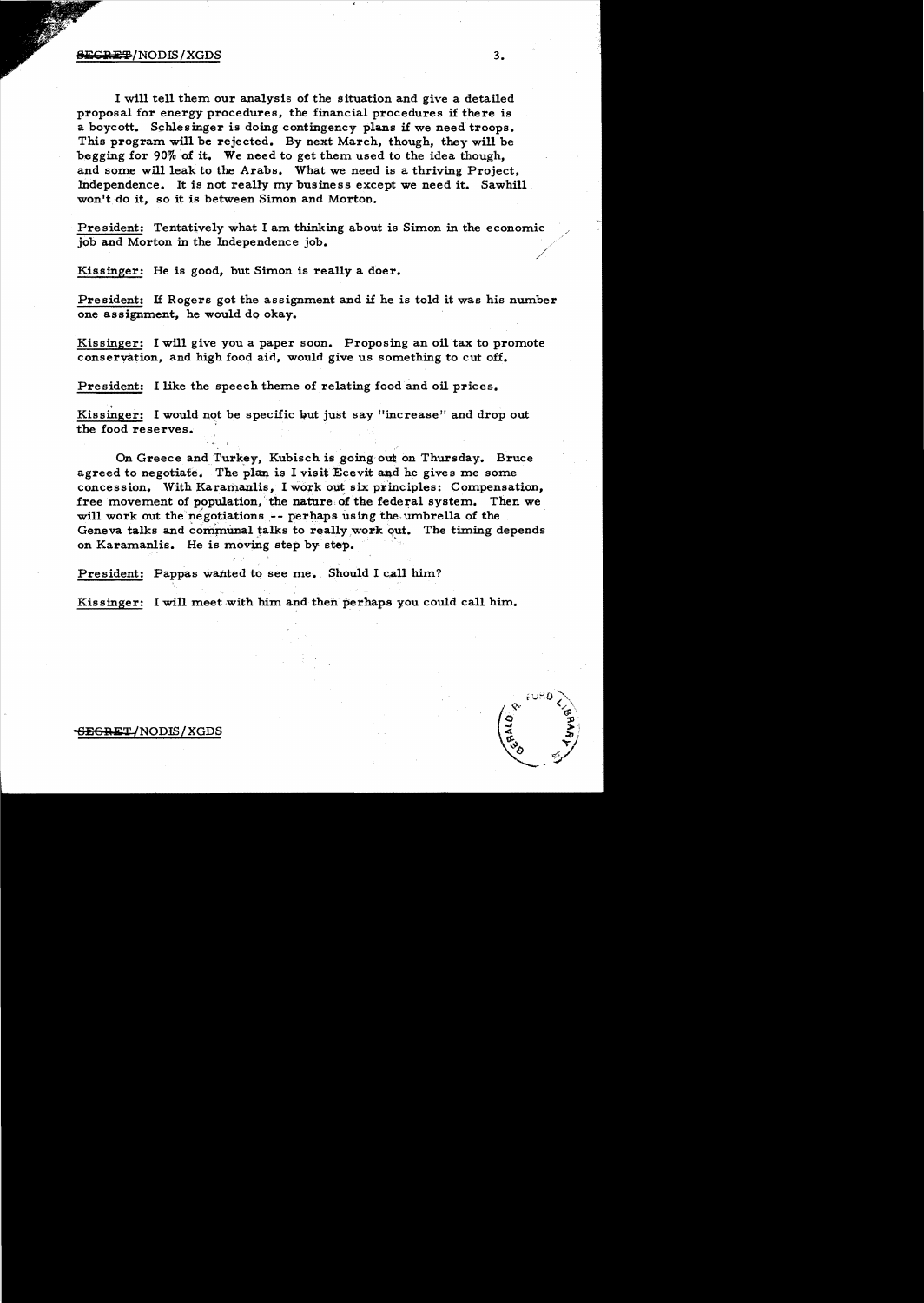What view IOB laws for a total aring  $P/K$  17 $S_{\mathcal{F}}P$  17 chule Till the bonn 40 conte coates, revision what you said, crittinik om erre ulation. P. I can inte Fund amit et Burig Terre He montraise 14-5 Dec for Graceral.  $H$  of we conclude it  $17/6$ . 大一 OK. If it can but book here by c 17 th # Turnelion would bike te came donne para dag. Oct 16 th a 21" A an official wind 21th job  $\bigstar$ K That was conion chemin  $P$   $\gtrsim$ , esta de a stay dringe. Here could have Sadat have often electron. K In practice, you cont even do it in Nov. I candido it late 6+18 row if to reach, wont to come K He wonts to travel + you would my job hime to go as/ him, Let ling for but 10th 14th  $\mathbf{r}$  $K$  all  $t$ We having a with on fresh and W/c muddle prop your som with your trends a lindgest Up petting c'Alex spon med. Butz und to be for it, the is on FP grounds, but Olio B has said it crowld corne and of his bide - So his relections. I can't measure a fundget ungest, but a thick you cant go to the low often & you have as much we winddle  $\Delta t$ I won't to find out pum Buty a wright on homewrite R I thinkthing again it errord, but pay it comell. We would payse met to annumer pyrins & do it w/a getely Comotion. Segueins trum ask for 520, and what That good - if I would prejuse tilling Et Squiec jeun amount.  $\sqrt{6000}$ NSC MEMO, 11/24/98, STATE DEPT. GUIDELINES State Rev. en 3/9/04<br>BY Na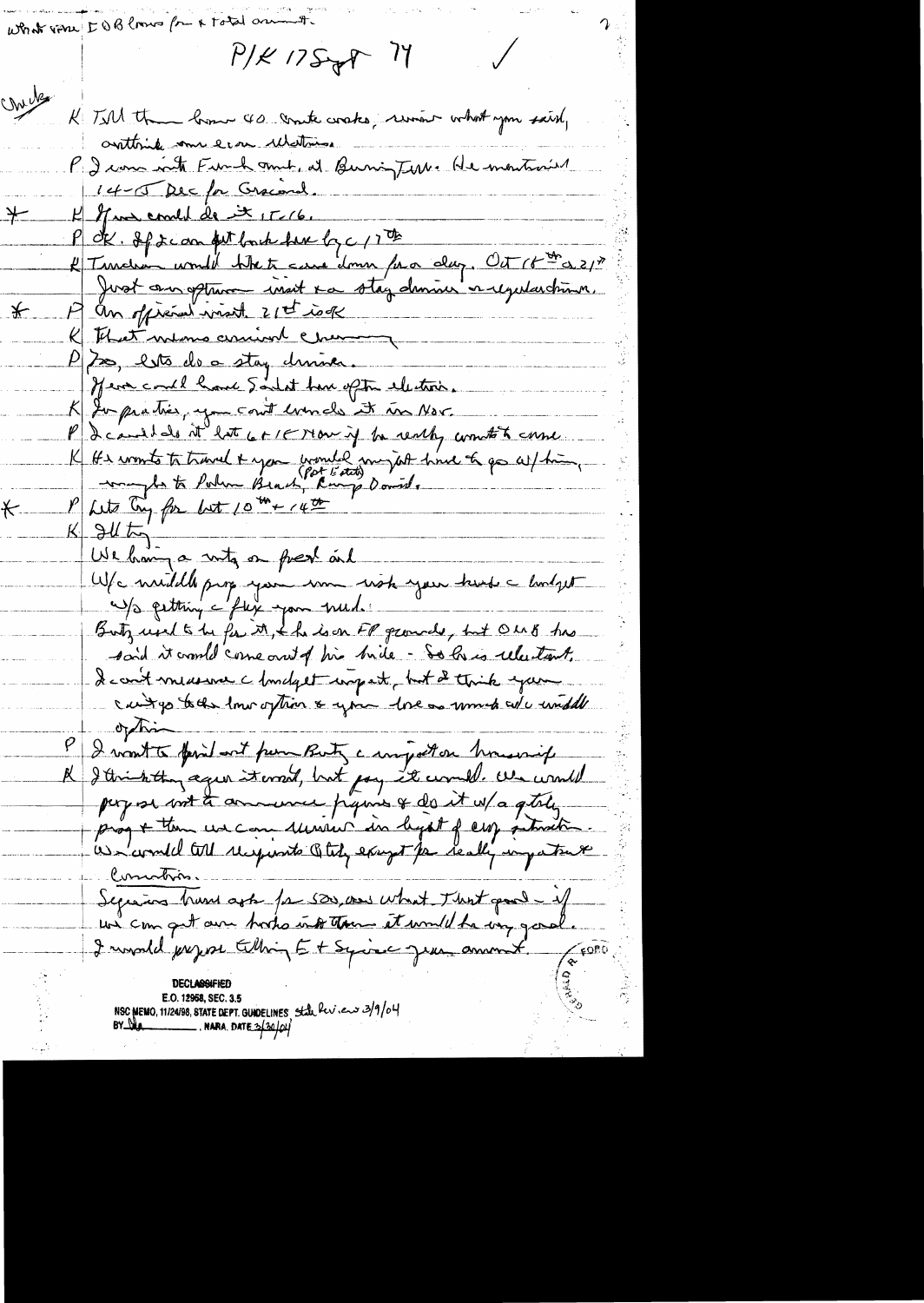P 500 ans for Ex 200,000 for Syria- is that high phon, a unil de optroi K E, port sont syria for widdle P The bey for me use imparton chomesonte have  $\beta$  into a most. Bign VK & would chop that But down't you resure but write le french comp.<br>le tite vacataite au dérivée en consigner tous de la production de la dériver de la mest at en aussi I will tell them and pist the chtarted proposed per eming procedent, franconinat procedures if has with, Schles. un doing contingen , there if we weld trops. This pay will be expected by writ march the they will be beging In 90 % of it, We would to get the wards when the, I team will leak to aprile, What we weld is a thristing Ring . Indedne, hot really my brushiss descept in well it. Sandwill can't do it, with lost Smin + Limiter. K Turtatorich 2 thinking about Simon in each job + hunting in Indydas pt. Klog got cognat f to Wel it was his # ( aspent - P Ne is good, but Simme is really a go does  $**$  $\n *W W W W W W W W W W W W W W W W W W W W W W W W W W W W W W W* <$ Territonton 2 bitres speech transfer Matin part and princes. no mention P greener K. On GET, Kuthochpan and There, Bure agreed to complants Plom is I must Eavit + begans une some concersion. W/ Rarco 2 work out 6 principles Emprovision